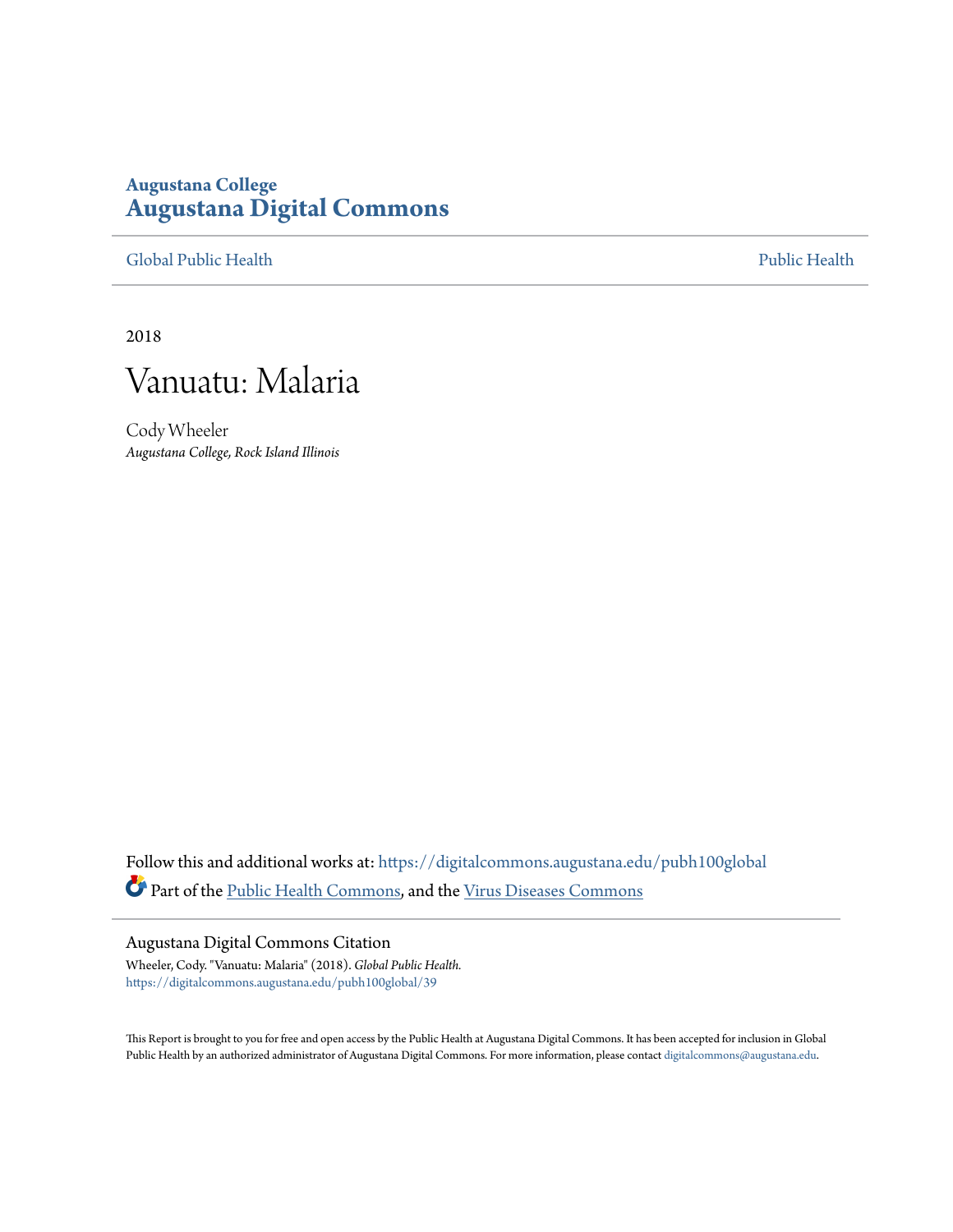## **Background**

Vanuatu is a nation in the South Pacific, about three quarters of the way to Australia from Hawaii, consisting of 80 islands (Central Intelligence Agency [CIA], 2017). Vanuatu has a total area of 12,189 square kilometers, for reference nation is nearly the same area as the state of Connecticut (CIA, 2017). The climate of Vanuatu is tropical (CIA, 2017), making it a favorable for mosquito growth.

According to estimates, in 2015 the population of Vanuatu was 282,814 people (CIA, 2017). The majority of its citizens live in rural areas (CIA, 2017). The population is almost all native to Vanuatu, and the majority speak a variety of the local languages (CIA, 2017). Most of the population, 70%, is protestant (CIA, 2017).



#### Figure 1.

https://www.ncbi.nlm.nih.gov/pmc/articles/PMC466 8700/figure/Fig1/

The Government of Vanuatu is described as a parliamentary republic (CIA, 2017). The president is elected by an electoral college that consists mainly of parliament, the president, once elected, serves a 5-year term (CIA, 2017).

## **Issues**

As a country that has been independent for less than 40 years (CIA, 2017), Vanuatu has many issues. These issues include low contraception use/availability, low immunization of infants, and a high obesity rate when compared to other countries in the region (World Health Organization [WHO], n.d.). The country also has an issue with modern infrastructure. An example is that 5.5 % of its population has a poor source of drinking water and 42% of the population lives in areas with poor sanitation facilities (CIA, 2017).

Although the issue is getting better, the country is struggling with malaria. Shown in figure 2 (page 2), the issue of malaria is wide spread through the country, and effects nearly all 80 of its islands (Center for disease control and prevention [CDC], n.d.). The CDC has rated Vanuatu as a moderate risk for U.S. travelers as it pertains to malaria contraction (n.d.). Malaria is believed to be responsible for 2% of deaths in children under the age of 5 (WHO, n.d.). The WHO also estimates the total cases of Malaria in Vanuatu in to be near 5,000 (n.d.).

## **Epidemiology**

Malaria is spread through blood and is typically associated with mosquitos. The two most prevalent strains of the endemic in Vanuatu are *Plasmodium falciparum* and *P. vivax* (Donald et al., 2016). The stain *P. falciparum* is believed to be responsible for 60% of cases and *P. vivax* is thought to be responsible for the other 40% (CDC, n.d.).